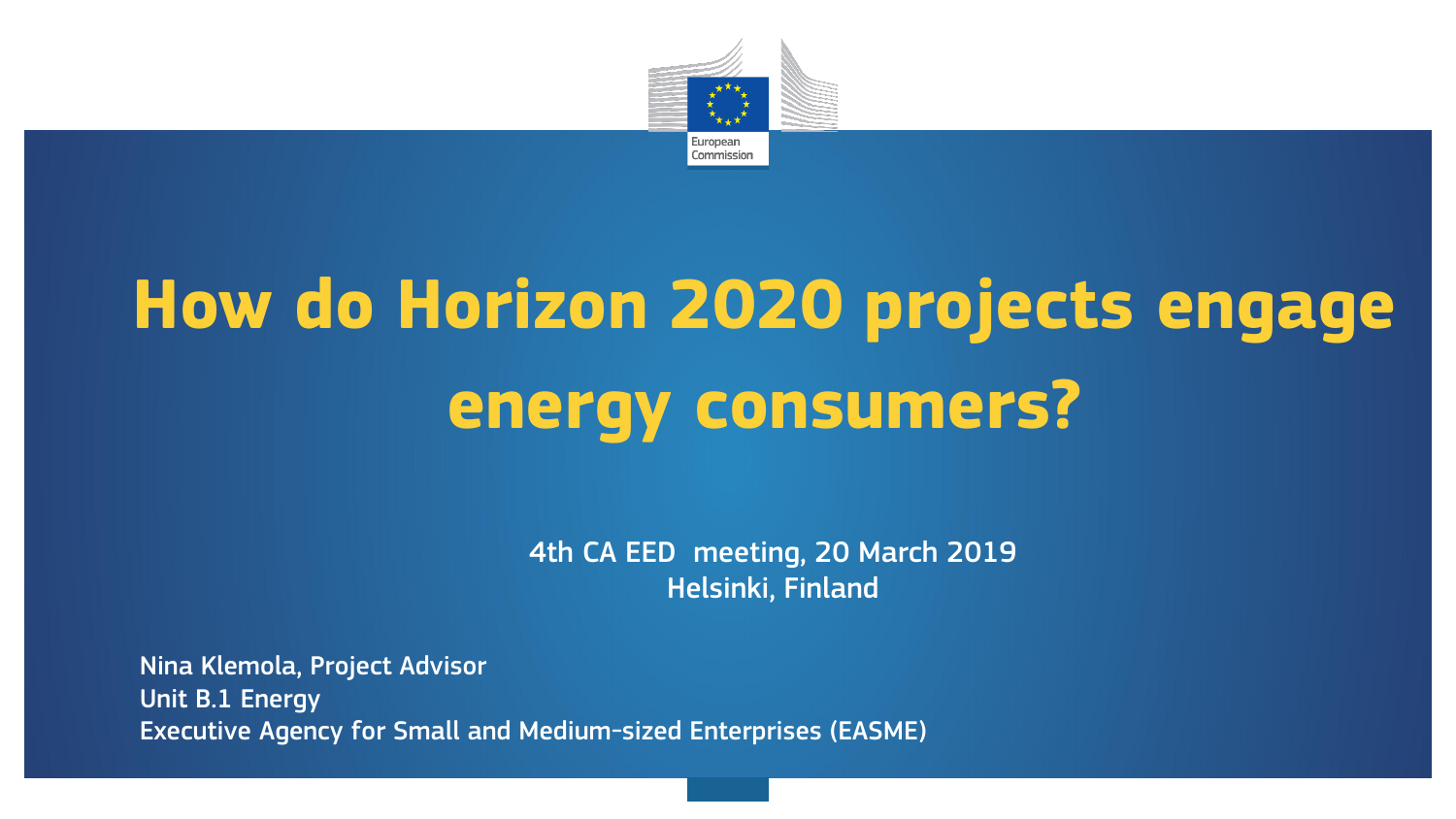#### **Consumer projects funded under H2020 (2014-2018)**



- **Consumer engagement for sustainable energy**
- **Behavioural change through ICT solutions**
- **Role of consumers in changing markets through informed decisions**
- **Mitigating energy poverty**

**\* 5 under grant agreement preparation**

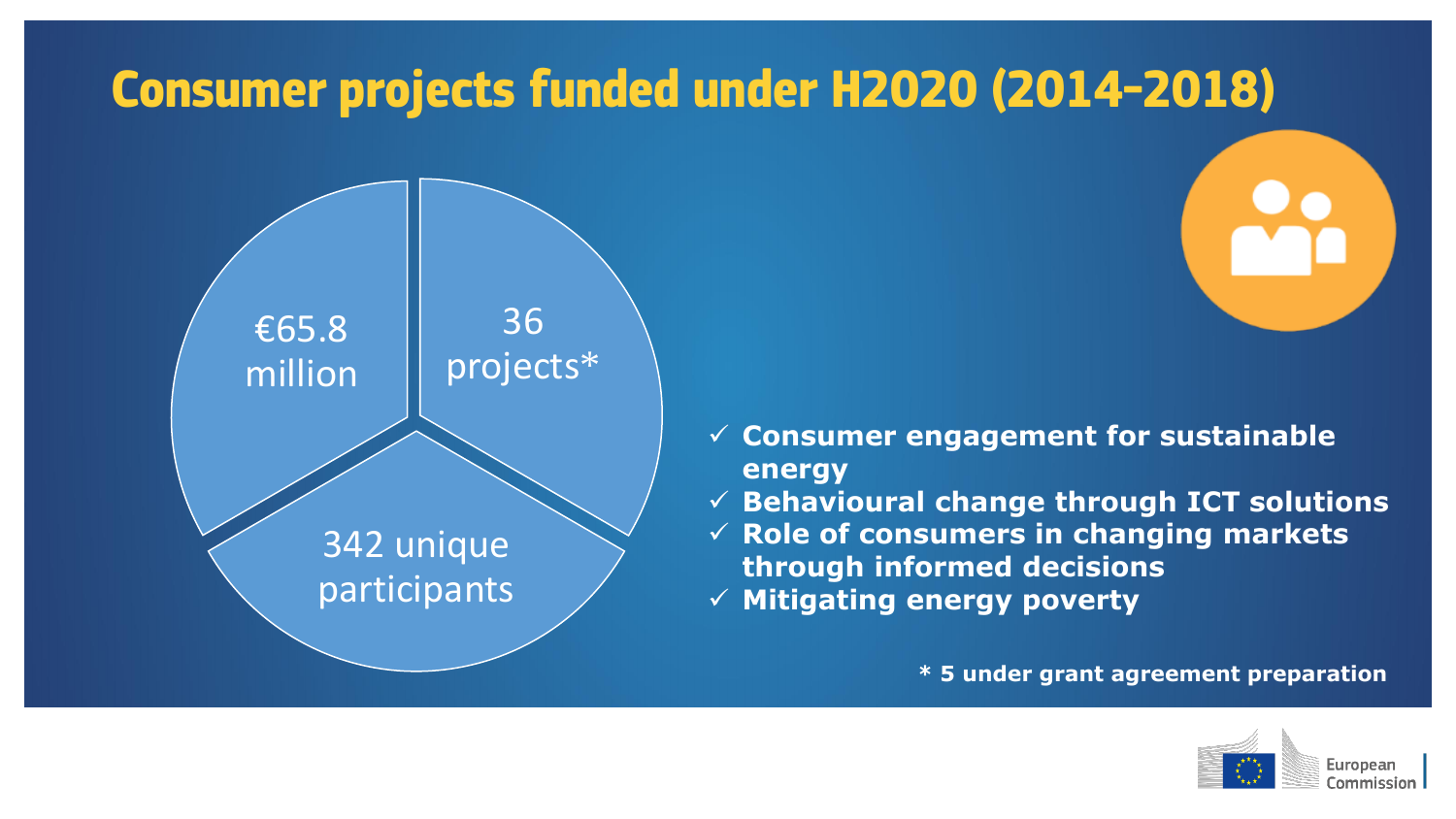#### **Engaging and empowering consumers and citizens**

 Supporting consumers in the **adoption of more energy efficient behaviours** through energy advice and low-cost measures, including actions on energy poverty alleviation (e.g. SAVES2, STEP-IN, ASSIST, SMART-UP)

 **Facilitating and supporting behaviour change of employees** in office buildings (e.g. SAVE@WORK, Start2Act)

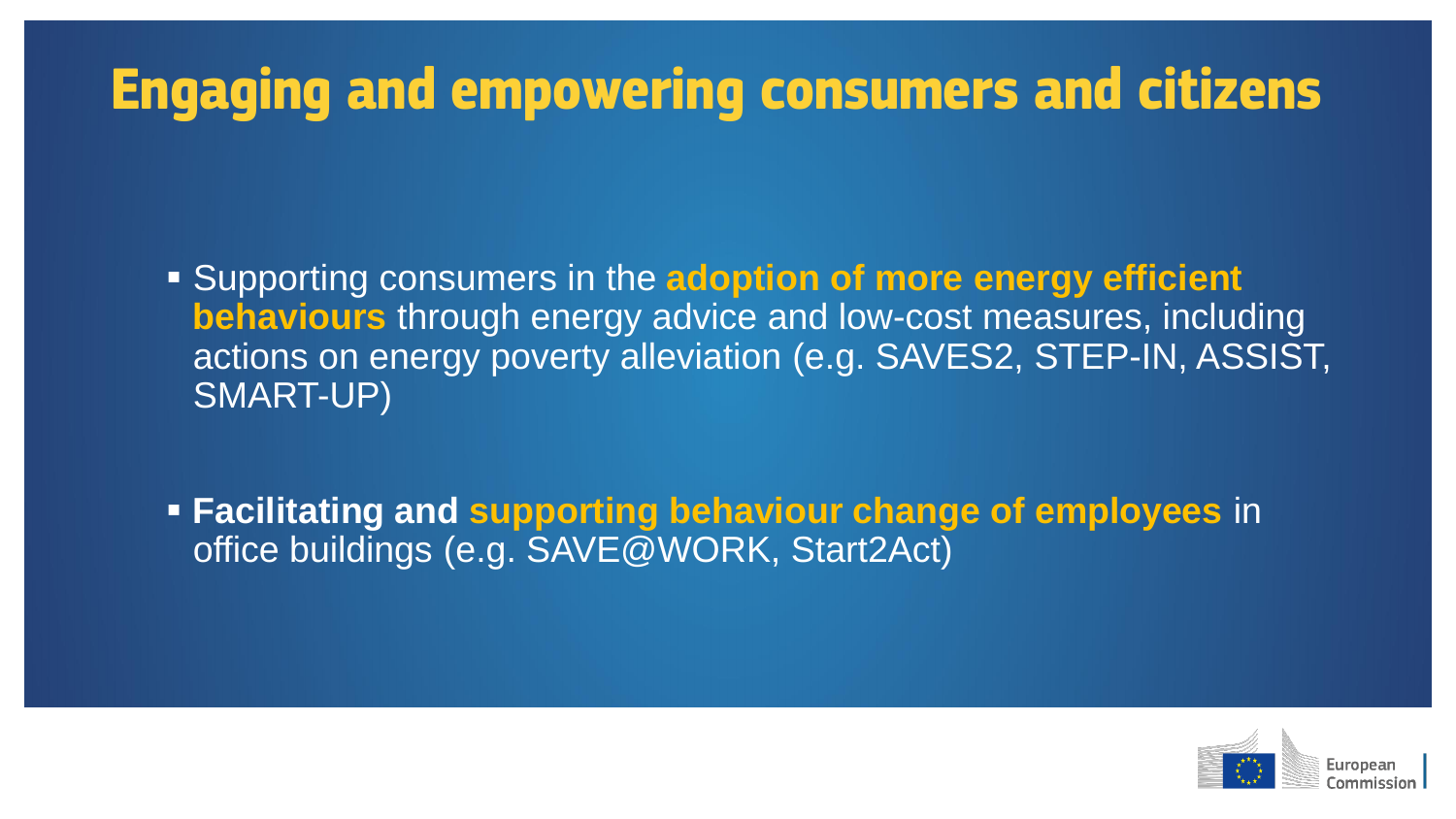#### **Engaging and empowering consumers and citizens**

 Setting up and **supporting renewable energy cooperatives** and collective actions in **addressing energy efficiency** (e.g. REScoop PLUS, CLEAR2.0)

 Improving consumer understanding and **routing purchase decisions**  towards higher efficiency products (e.g. TopTen Act and Digi-Label)

 Facilitating **deployment of new ICT-based solutions** to drive behaviour change (e.g. PEAKapp and EnergAware)

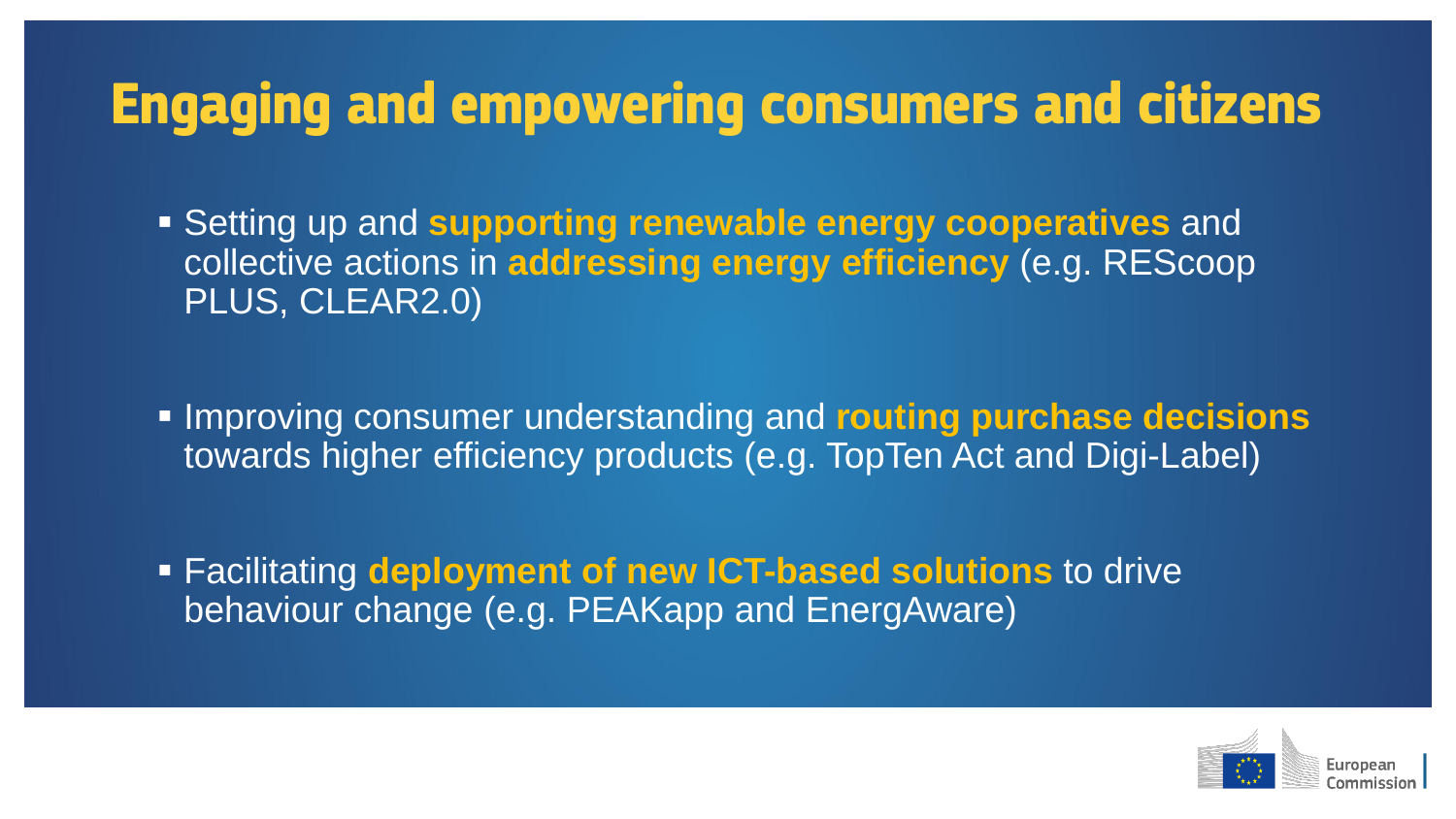#### **Information on funding**

 **EC-2: Mitigating household energy poverty https://tinyurl.com/yawb75ck**

 **EC-1: The role of consumers in changing the market through informed decision and collective actions https://tinyurl.com/ybdhk9tu**

**Deadline: 3 September 2019**